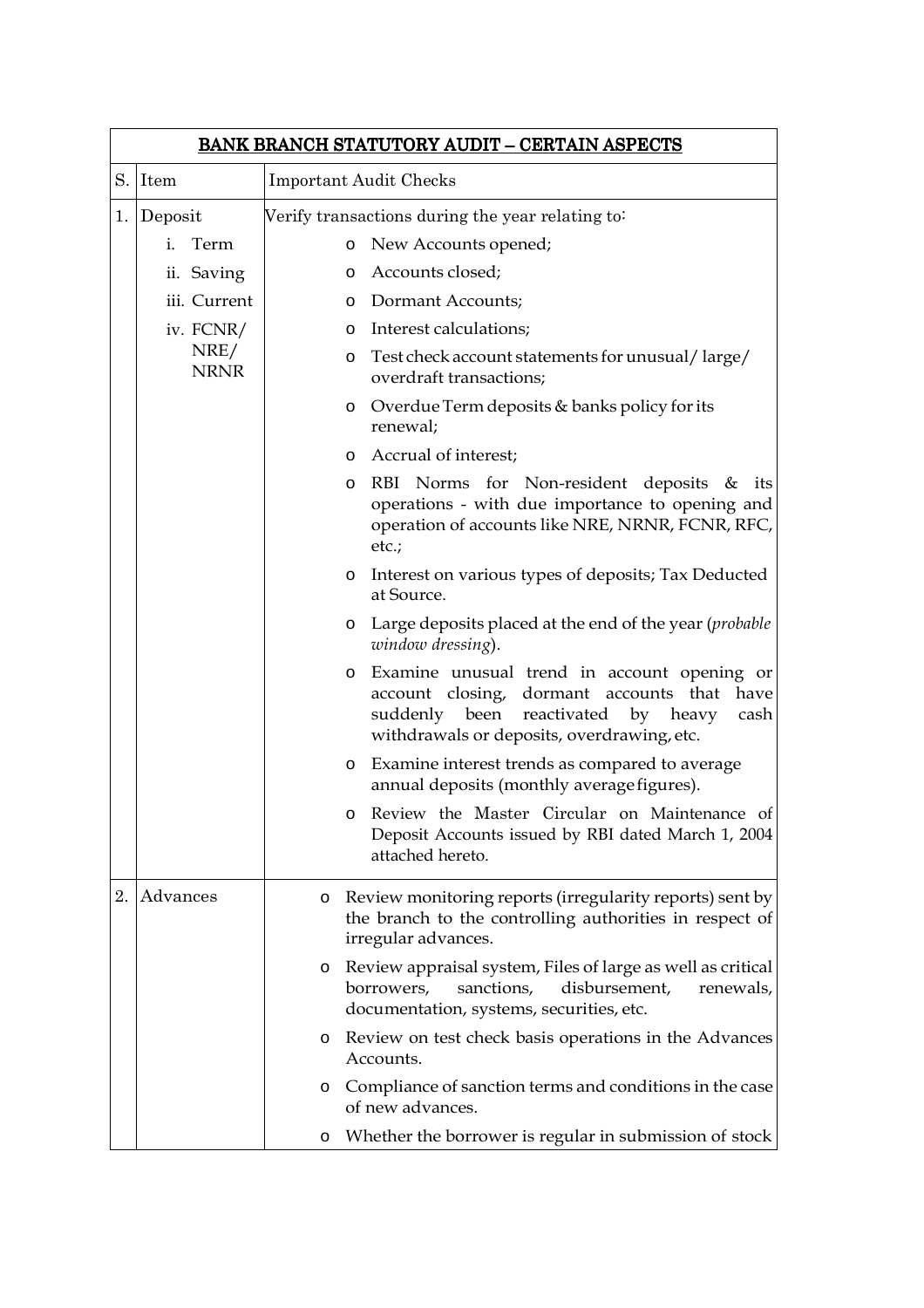|    |                                               |         |         | statements, book debt statements, insurance policies,<br>balance sheets, half yearly results, etc. and whether<br>penal interest is charged in case of default/ delay in<br>submission of such data.                                                                                                      |
|----|-----------------------------------------------|---------|---------|-----------------------------------------------------------------------------------------------------------------------------------------------------------------------------------------------------------------------------------------------------------------------------------------------------------|
|    |                                               |         | O       | Charge of interest and recovery for each quarter or as<br>applicable to be verified.                                                                                                                                                                                                                      |
|    |                                               |         | O       | Review the monitoring system, <i>i.e.</i> monitoring end use<br>of funds, analytical system prevalent for the advances,<br>cash flow monitoring, branch follow-up, consortium<br>meetings, inspection reports, stock audit reports, market<br>intelligence (industry analysis), securities updation, etc. |
|    |                                               |         | O       | Check classification of advances, income recognition<br>and provisioning as per RBI Norms/Circulars.                                                                                                                                                                                                      |
|    |                                               |         | $\circ$ | Examine interest trends as compared to average annual<br>advances (monthly average figures).                                                                                                                                                                                                              |
|    |                                               |         | O       | Scrutinise the final advances statements with regard to<br>assets classification, security value, documentation,<br>drawing power, out standings, provisions, etc.                                                                                                                                        |
|    |                                               |         | O       | Check whether Non-Fund based (Letter of Credits/<br>Bank Guarantees) exposure of the borrowers is within<br>the sanctioned limits.                                                                                                                                                                        |
|    |                                               |         | $\circ$ | Compare projected financial figures given at the time of<br>project appraisal with actual figures from audited<br>financial statements for relevant period and ascertain<br>reasons for large variance.                                                                                                   |
|    |                                               |         | O       | Take into account the assessment of RBI if the regional<br>office of RBI has forwarded a list of individual advances<br>to the bank, where the variance in the provisioning<br>requirements between the RBI and the bank is above<br>certain cut off levels (refer para 5.1.2 of the master<br>circular)  |
| 3. | Profit & Loss<br>Income/ Expenditure: Verify: |         |         |                                                                                                                                                                                                                                                                                                           |
|    | Account                                       | $\circ$ |         | Short debit of interest/commission on advances;                                                                                                                                                                                                                                                           |
|    |                                               | O       |         | Excess credit of interest on deposits;                                                                                                                                                                                                                                                                    |
|    |                                               |         |         | o In case the discrepancies are existing in large number of<br>cases, the auditor should consider the impact of the same<br>on the accounts;                                                                                                                                                              |
|    |                                               | O       |         | Determine whether the discrepancies noticed<br>are<br>intentional or by error;                                                                                                                                                                                                                            |
|    |                                               | $\circ$ |         | Check whether the recurrence of such discrepancies are<br>general or in respect of some specific clients;                                                                                                                                                                                                 |
|    |                                               |         |         | Proper authority in sanction and disbursement of<br>O<br>expenses as also the correctness of the accounting                                                                                                                                                                                               |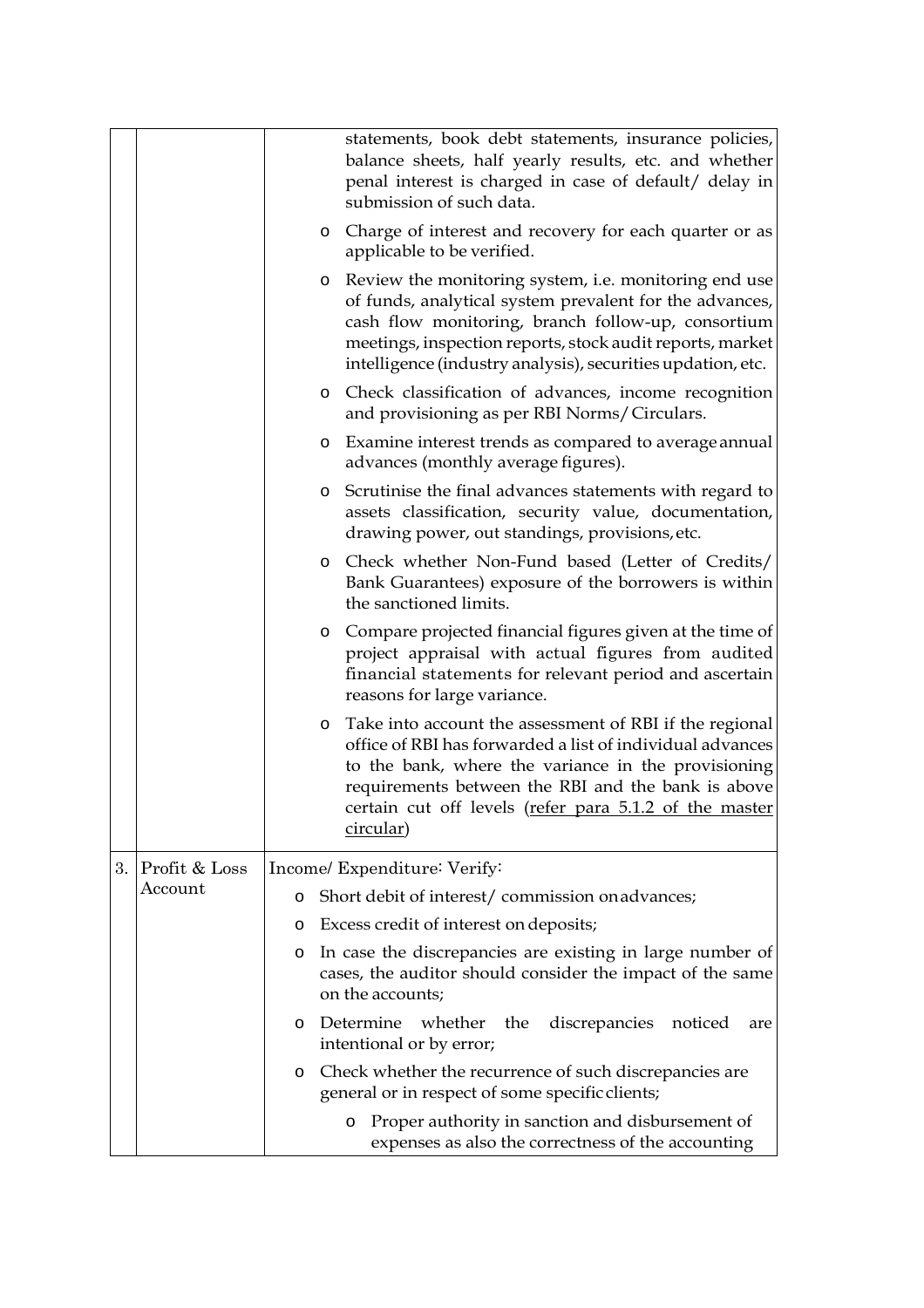|                  | treatment given as to revenue/ capital/ deferred                                                                                                                                                                                   |  |
|------------------|------------------------------------------------------------------------------------------------------------------------------------------------------------------------------------------------------------------------------------|--|
|                  | expenses.                                                                                                                                                                                                                          |  |
|                  | • Check accrual of income/ expenditure especially for<br>the last month of the financial year.                                                                                                                                     |  |
|                  | o Divergent Trends:                                                                                                                                                                                                                |  |
|                  | Divergent trends in income/ expenditure of the<br>$\circ$<br>current year may be analysed with the figures of the<br>previous year.                                                                                                |  |
|                  | Wherever a divergent trend is observed, obtain an<br>$\circ$<br>explanation along with supporting evidences like<br>monthly average figures, composition of the<br>income/ expenditure, etc.                                       |  |
| 4. Balance Sheet | Cash & Bank Balances:                                                                                                                                                                                                              |  |
|                  | Physically verify the Cash Balance as on March 31, 2018<br>O<br>or reconcile the cash balance from the date of<br>verification to March 31, 2018.                                                                                  |  |
|                  | Confirm and reconcile the Balances with banks as on<br>$\circ$<br>March 31, 2018.                                                                                                                                                  |  |
|                  | Investments:                                                                                                                                                                                                                       |  |
|                  | Physically verify the Investments held by the branch on<br>$\circ$<br>behalf of Head Office and issue certificate of physical<br>verification of investments to bank's Investments<br>Department.                                  |  |
|                  | Check receipt of interest and its subsequent credit to be<br>$\circ$<br>given to Head Office.                                                                                                                                      |  |
|                  | Advances Provisioning:                                                                                                                                                                                                             |  |
|                  | As per RBI norms, unrealised interest on NPA accounts<br>O<br>should be reversed and not charged to "Advance<br>Accounts". Reversal of unrealised interest of previous<br>years in case of NPA accounts is required to be checked. |  |
|                  | Partial Recovery in respect of NPA accounts should be<br>$\circ$<br>generally appropriated against principal amount in<br>respect of doubtful assets.                                                                              |  |
|                  | Fixed Assets:                                                                                                                                                                                                                      |  |
|                  | o Check Inter-branch transfer memos relating to Fixed Assets<br>and whether they have been correctly classified in the<br>accounts and depreciation accounting thereof.                                                            |  |
|                  | Inter Branch Reconciliation (IBR):                                                                                                                                                                                                 |  |
|                  | Understand the IBR system and accordingly prepare an<br>$\circ$<br>audit plan to review the IBR transactions. The large volume<br>of Inter Branch Transactions and the large number of                                             |  |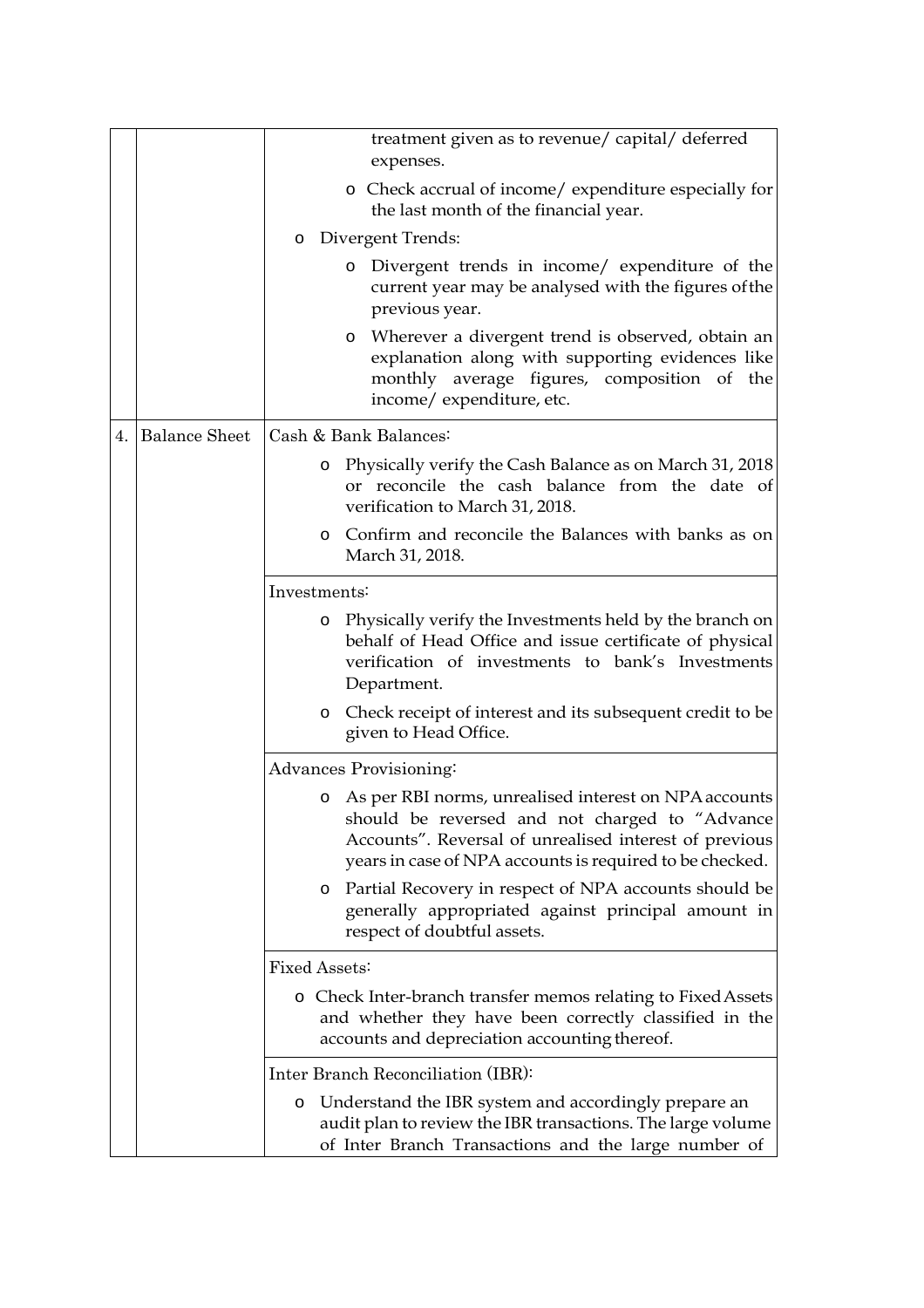| unreconciled entries in the banking system makes the area<br>fraud-prone.                                                                                                                                                                                                                                                                                                                                                                                                                                                                                                                                                                                                                                                                                                                                                                                                                                                                                                                                                 |
|---------------------------------------------------------------------------------------------------------------------------------------------------------------------------------------------------------------------------------------------------------------------------------------------------------------------------------------------------------------------------------------------------------------------------------------------------------------------------------------------------------------------------------------------------------------------------------------------------------------------------------------------------------------------------------------------------------------------------------------------------------------------------------------------------------------------------------------------------------------------------------------------------------------------------------------------------------------------------------------------------------------------------|
| o Check up head office inward communication to branch to<br>ascertain date upto which statements relating to inter-<br>branch reconciliation have been sent.                                                                                                                                                                                                                                                                                                                                                                                                                                                                                                                                                                                                                                                                                                                                                                                                                                                              |
| Check and report:                                                                                                                                                                                                                                                                                                                                                                                                                                                                                                                                                                                                                                                                                                                                                                                                                                                                                                                                                                                                         |
| o Reversal of any large/old/unexplained entries, which<br>had remained outstanding in IBR.                                                                                                                                                                                                                                                                                                                                                                                                                                                                                                                                                                                                                                                                                                                                                                                                                                                                                                                                |
| Items of revenue nature, cash-in-transit (for example,<br>$\circ$<br>cash meant for deposit into currency chest) which<br>remains pending for more than a reasonable period.                                                                                                                                                                                                                                                                                                                                                                                                                                                                                                                                                                                                                                                                                                                                                                                                                                              |
| • Double responses to the entries in the Accounts.                                                                                                                                                                                                                                                                                                                                                                                                                                                                                                                                                                                                                                                                                                                                                                                                                                                                                                                                                                        |
| o Test Check accuracy and correctness of "Daily<br>statements" which are prepared by the branch and sent<br>to IOR department.                                                                                                                                                                                                                                                                                                                                                                                                                                                                                                                                                                                                                                                                                                                                                                                                                                                                                            |
| The auditor should duly consider the extent of non-reconciliation<br>in forming his opinion on the financial statements. Where the<br>amounts involved are material, the auditor should suitably qualify<br>his audit report. Attention is drawn on the paper on "Certain<br>Significant Aspect of Statutory Audit of banks" issued by the<br>Council of ICAI in March, 1994, published in the C. A. journal.<br>Further, vide its circular no. DBOD No. BP.BC. 73<br>/21.04.018/2002-03 dated February 26, 2003, the Reserve Bank<br>(RBI) advised the banks to maintain category-wise (head-wise)<br>accounts for various types of transactions put through inter-<br>branch accounts so that the netting can be done category-wise.<br>Further, RBI advised banks to make 100 percent provision<br>(category-wise) for net debit position in their inter-branch<br>accounts arising out of the unreconciled entries, both debit and<br>credit, outstanding for more than six months (Refer to the master<br>circular). |
| Suspense Accounts, Sundry Deposits, etc.                                                                                                                                                                                                                                                                                                                                                                                                                                                                                                                                                                                                                                                                                                                                                                                                                                                                                                                                                                                  |
| Suspense accounts are adjustment accounts in which certain debit<br>transactions are temporarily posted whose authorisation is<br>pending for approval. Sundry Deposit accounts are adjustment<br>accounts in which certain credit transactions are temporarily<br>posted whose authorisation is pending for approval. As and when<br>the transactions are duly authorised by the concerned officials<br>they are posted to the respective accounts and the Suspense<br>account/ Sundry Deposit account is credited/<br>debited<br>respectively.                                                                                                                                                                                                                                                                                                                                                                                                                                                                          |
| Ask for and analyse their year-wise break-up.<br>$\circ$                                                                                                                                                                                                                                                                                                                                                                                                                                                                                                                                                                                                                                                                                                                                                                                                                                                                                                                                                                  |
| Check the nature of entries parked in such Accounts.<br>$\circ$                                                                                                                                                                                                                                                                                                                                                                                                                                                                                                                                                                                                                                                                                                                                                                                                                                                                                                                                                           |
| Check any movement in such old balances and whether<br>$\circ$                                                                                                                                                                                                                                                                                                                                                                                                                                                                                                                                                                                                                                                                                                                                                                                                                                                                                                                                                            |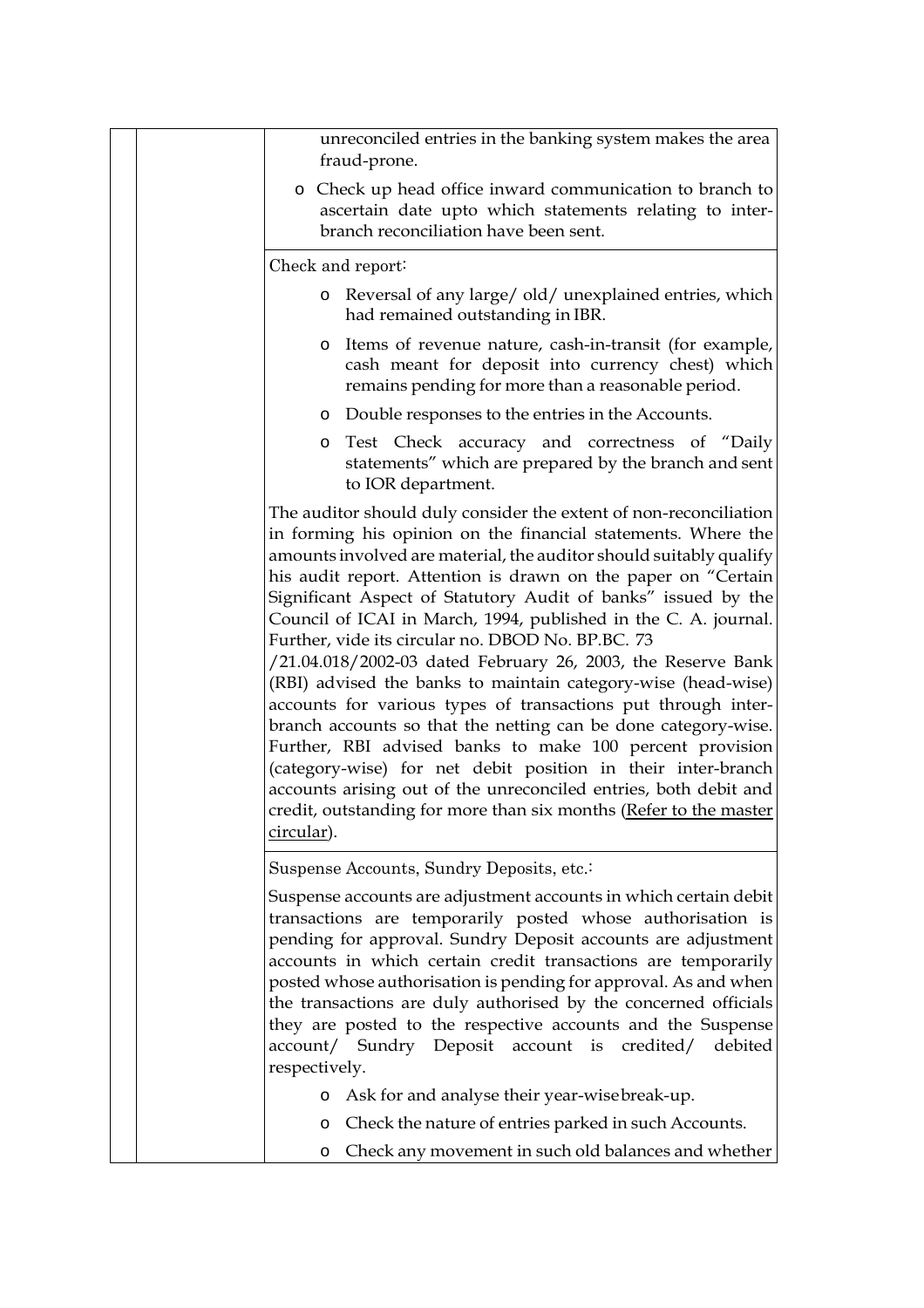|    |                                                     |   | the same is genuine and has been properly authorised<br>by the competent authority.                                                                                                                                                                                                                  |
|----|-----------------------------------------------------|---|------------------------------------------------------------------------------------------------------------------------------------------------------------------------------------------------------------------------------------------------------------------------------------------------------|
|    |                                                     | O | Check for any revenue items lying in such accounts and<br>whether proper treatment has been given for the same.                                                                                                                                                                                      |
|    | 5. Auditors<br>Report &<br>Memorandum<br>of Changes | O | The Auditors Report should be a self contained<br>document and should contain no reference of any point<br>made in any other report including the LFAR;                                                                                                                                              |
|    |                                                     | O | Include Audit Qualifications in the Auditors Report and<br>not in the LFAR;                                                                                                                                                                                                                          |
|    |                                                     | O | Quantify the Audit Qualifications for a<br>better<br>appreciation of the point made to the reader;                                                                                                                                                                                                   |
|    |                                                     | O | For suggesting any changes in the financial statements<br>of the branch, quantify the same in the Memorandum of<br>Changes (MOC) and make it a subject matter of<br>qualification and annex it to the Auditors Report.                                                                               |
|    | 6. Long Form                                        | O | Study the LFAR Questionnaire thoroughly;                                                                                                                                                                                                                                                             |
|    | Audit Report<br>(LFAR)                              | O | Plan the LFAR work along with the statutory audit right<br>from day one;                                                                                                                                                                                                                             |
|    |                                                     | O | The LFAR questionnaire is a useful tool for planning the<br>statutory audit of a branch;                                                                                                                                                                                                             |
|    |                                                     | O | Complete & submit the Auditors Audit Report as well<br>as the LFAR simultaneously;                                                                                                                                                                                                                   |
|    |                                                     | O | Be specific while replying the LFAR;                                                                                                                                                                                                                                                                 |
|    |                                                     | O | Give instances of shortcomings/ weaknesses existing in<br>the respective areas of the branch functioning in the<br>LFAR;                                                                                                                                                                             |
|    |                                                     | O | The LFAR should be sufficiently detailed and quantified<br>so that they can be expeditiously consolidated by the<br>bank.                                                                                                                                                                            |
|    |                                                     |   |                                                                                                                                                                                                                                                                                                      |
| 7. | General                                             | O | Send a Letter of your Requirements to the Branch before<br>commencing the audit [Draft Letter enclosed herewith].                                                                                                                                                                                    |
|    |                                                     | O | Obtain the latest status of cases involving fraud,<br>vigilance and matters under investigation having effect<br>on the accounts and its reporting requirement. Review<br>the Master circular on FRAUDS · CLASSIFICATION<br>AND REPORTING issued by RBI dated 19 September<br>2003 enclosed herewith |
|    |                                                     | O | Obtain a Management Representation Letter (MRL)<br>[Draft MRL enclosed herewith].                                                                                                                                                                                                                    |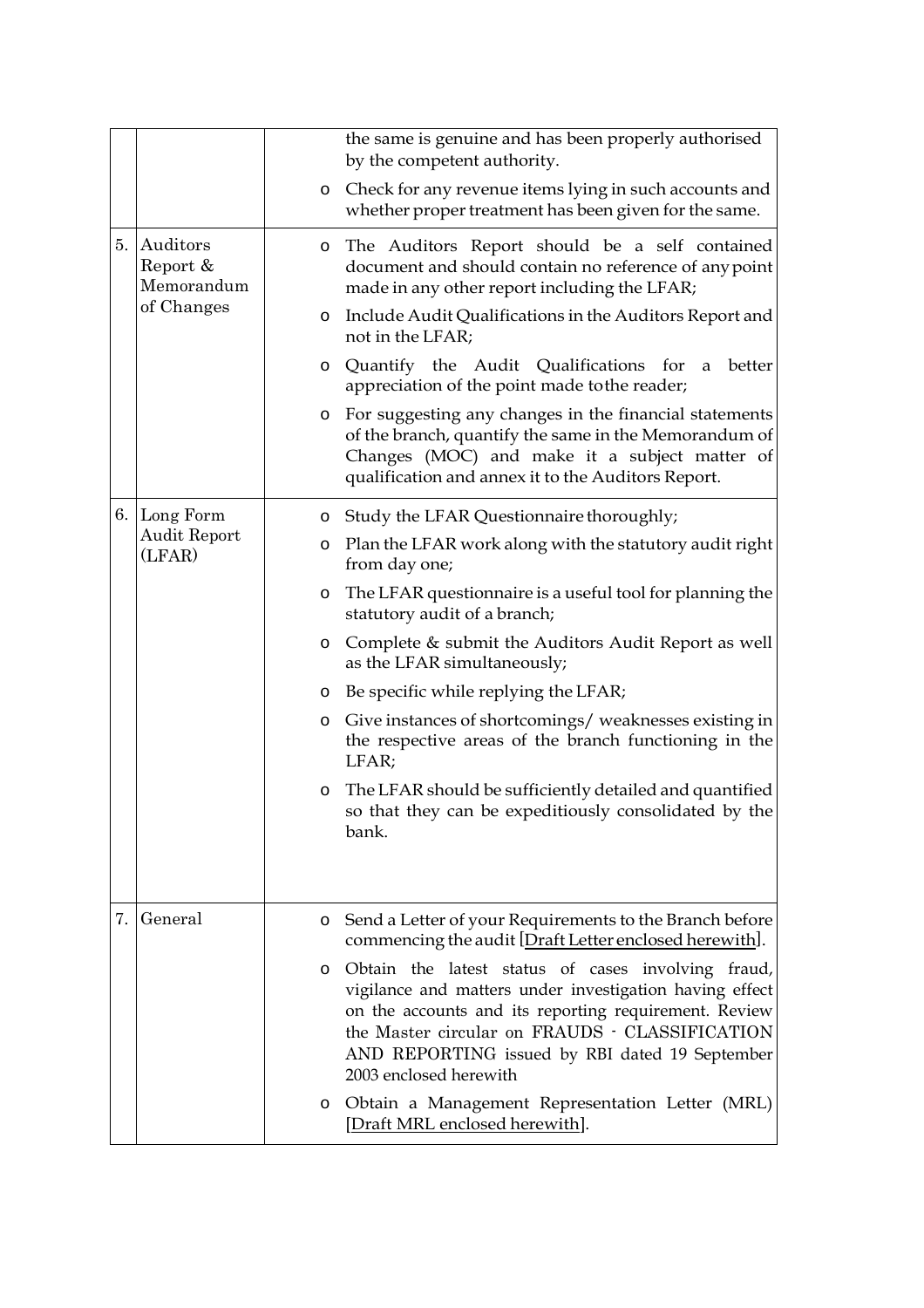## INCOME RECOGNITION and ASSET CLASSIFICATION NORMS - AT A GLANCE

| Credit<br>Facility                             | Basis for treating a Credit Facility<br>as NPA                                                                                                                                                                                                                                       | Remarks                                                                                                                                                                                                                                                                                                                                                                                                                                                                       |
|------------------------------------------------|--------------------------------------------------------------------------------------------------------------------------------------------------------------------------------------------------------------------------------------------------------------------------------------|-------------------------------------------------------------------------------------------------------------------------------------------------------------------------------------------------------------------------------------------------------------------------------------------------------------------------------------------------------------------------------------------------------------------------------------------------------------------------------|
| Term Loans                                     | Interest or installment remains<br>overdue for a period of more than<br>90 days from end of the quarter<br>w.e.f. March 31, 2004<br>Agricultural Advances <sup>:</sup> In respect                                                                                                    | Overdue <sup>:</sup> An amount due to the bank under<br>any credit facility is 'Overdue' if it is not paid<br>on the due date fixed by the bank.                                                                                                                                                                                                                                                                                                                              |
|                                                | advances<br>granted<br>for<br>of<br>agricultural<br>purposes<br>where<br>interest and/ or installment of<br>principal remains overdue for a<br>period of more than two harvest<br>seasons but for a period not<br>exceeding two half years, the<br>advance should be treated as NPA. |                                                                                                                                                                                                                                                                                                                                                                                                                                                                               |
| &<br>Overdrafts                                | drawing power or there are no<br>credits continuously for a period of the due date, etc.                                                                                                                                                                                             | Cash Credits The account remains continuously Banks may not classify an account merely due<br>"out of order" for a period of more to existence of some deficiencies, which are of<br>than 90 days i.e. Outstanding temporary nature such as non-availability of<br>balance remains continuously in adequate drawing power, balance outstanding<br>excess of the sanctioned limit/ exceeding the limit, non-submission of stock<br>statements and non-renewal of the limits on |
|                                                | 90 days as on the date of Balance<br>Sheet or credits are not enough to<br>cover the interest debited during<br>the same period.                                                                                                                                                     | However, stock statements older than three<br>months should not be considered for drawing<br>power and the working capital borrower<br>account will become NPA if such irregular<br>drawings are permitted in the account for a<br>continuous period of 90 days even though the<br>unit may be working or the borrower's<br>financial position is satisfactory.                                                                                                               |
|                                                |                                                                                                                                                                                                                                                                                      | Further, an account where the regular/ ad-hoc<br>credit limits have not been reviewed/renewed<br>within 90 days from the due date/ date of ad-<br>hoc sanction respectively, will be treated as<br>NPA.                                                                                                                                                                                                                                                                       |
| <b>Bills</b><br>Purchased<br>and<br>Discounted | The bills purchased/ discounted<br>remains overdue for a period of<br>more than 90 days.                                                                                                                                                                                             | Overdue interest should not be charged and<br>taken to income account in respect of overdue<br>bills unless it is realised.                                                                                                                                                                                                                                                                                                                                                   |
| Other<br>Accounts                              | Any amount to be received in<br>respect of that facility remains<br>overdue for a period of more than<br>90 days.                                                                                                                                                                    |                                                                                                                                                                                                                                                                                                                                                                                                                                                                               |
| Government State                               | Government                                                                                                                                                                                                                                                                           | guaranteed The credit facilities backed by guarantee of                                                                                                                                                                                                                                                                                                                                                                                                                       |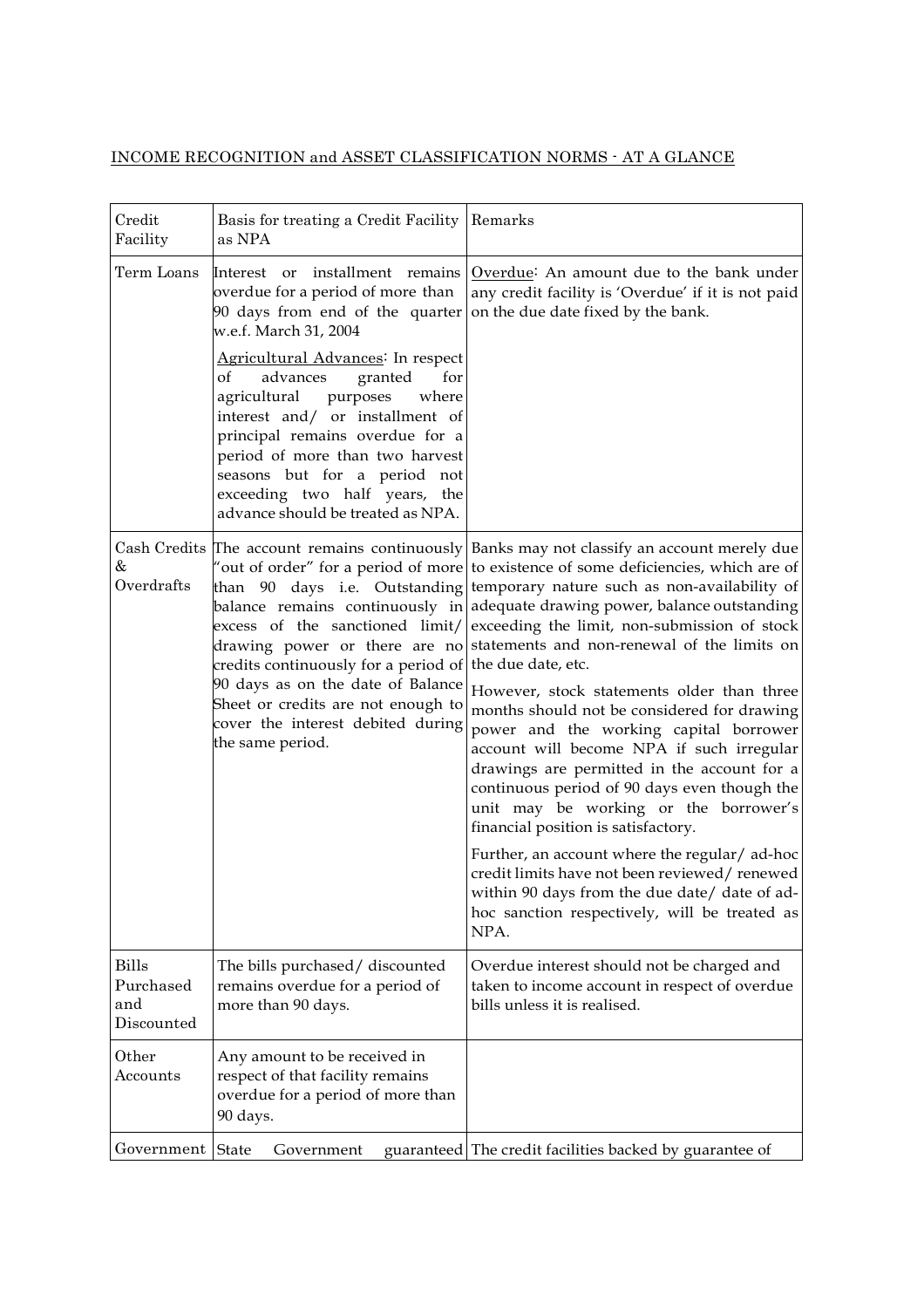| guaranteed |                                  | advances in respect of which Central Government though overdue may be |
|------------|----------------------------------|-----------------------------------------------------------------------|
| advances   | guarantee has been invoked and   | treated as NPA only when the government                               |
|            | has remained in default for more | repudiates its guarantee when invoked.                                |
|            | than 90 days.                    | However, income shall not be recognised if the                        |
|            |                                  | interest or installment has remained overdue                          |
|            |                                  | or the account has remained continuously out                          |
|            |                                  | of order or the bills or any other facility has                       |
|            |                                  | remained overdue for a period of more than 90                         |
|            |                                  | days.                                                                 |
|            |                                  |                                                                       |

Notes:

- 1. For Copy of Master Circular on Prudential Norms on Income recognition, Asset Classification and Provisioning pertaining to the Advances Portfolio issued by Reserve Bank of India vide DBOD No. BP. BC. 15/ 21.04.048/ 2003- 2004 dated August 22, 2003.
- 2. Once an account has been classified as NPA, all the facilities granted to the borrower will be treated as NPA except in respect of Primary Agricultural Credit Societies (PACS)/ Farmers Service Societies (FSS). Also, in respect of additional facilities sanctioned as per package finalised by BIFR and/ or term lending institutions, provision may be made after a period of one year from the date of disbursement in respect of additional facilities sanctioned under the rehabilitation package. The original facilities granted would however continue to be classified as sub-standard/ doubtful, as the case may be.
- 3. Interest on advances against term deposits, NSCs, IVPs, KVPs and Life policies may be taken to income account on the due date, provided adequate margin is available in the accounts. Advances against gold ornaments, government securities and all other securities are not covered by this exemption.
- 4. Till the time the account is identified as NPA, income is recognised irrespective of whether realized or not. Where an account is identified as NPA during the year, unrealised income should not be recognised for the year. Also, interest accrued and credited to income account in the previous year should be reversed or provided for if the same is not realized.
- 5. If the accounts of the borrowers have been regularized before the balance sheet date by repayment of overdue amounts, the same should be handled with care and without scope for subjectivity. Where the account indicates inherent weakness on the basis of the data available, the account should be deemed as a NPA. In other genuine cases, the banks must furnish satisfactory evidence to the Statutory Auditors/ Inspecting Officers about the manner of regularisation of the account to eliminate doubts on their performing status.
- 6. If the debits arising out of devolvement of letters of credit or invoked guarantees are parked in a separate account, the balance outstanding in that account also should be treated as a part of the borrower's principal operating account for the purpose of application of prudential norms on income recognition, asset classification and provisioning.
- 7. In case of restructured accounts, the classification of advances should be done as per para 4.2.15 of the aforesaid master circular.
- 8. In cases of substantial time overrun in the projects under implementation, the asset classification, income recognition and provisioning should be done as per para 4.2.16 of the aforesaid master circular and as per RBI circular No. DBOD. BP. BC.74/ 21.04.048/ 2002-03 dated February 27, 2003.